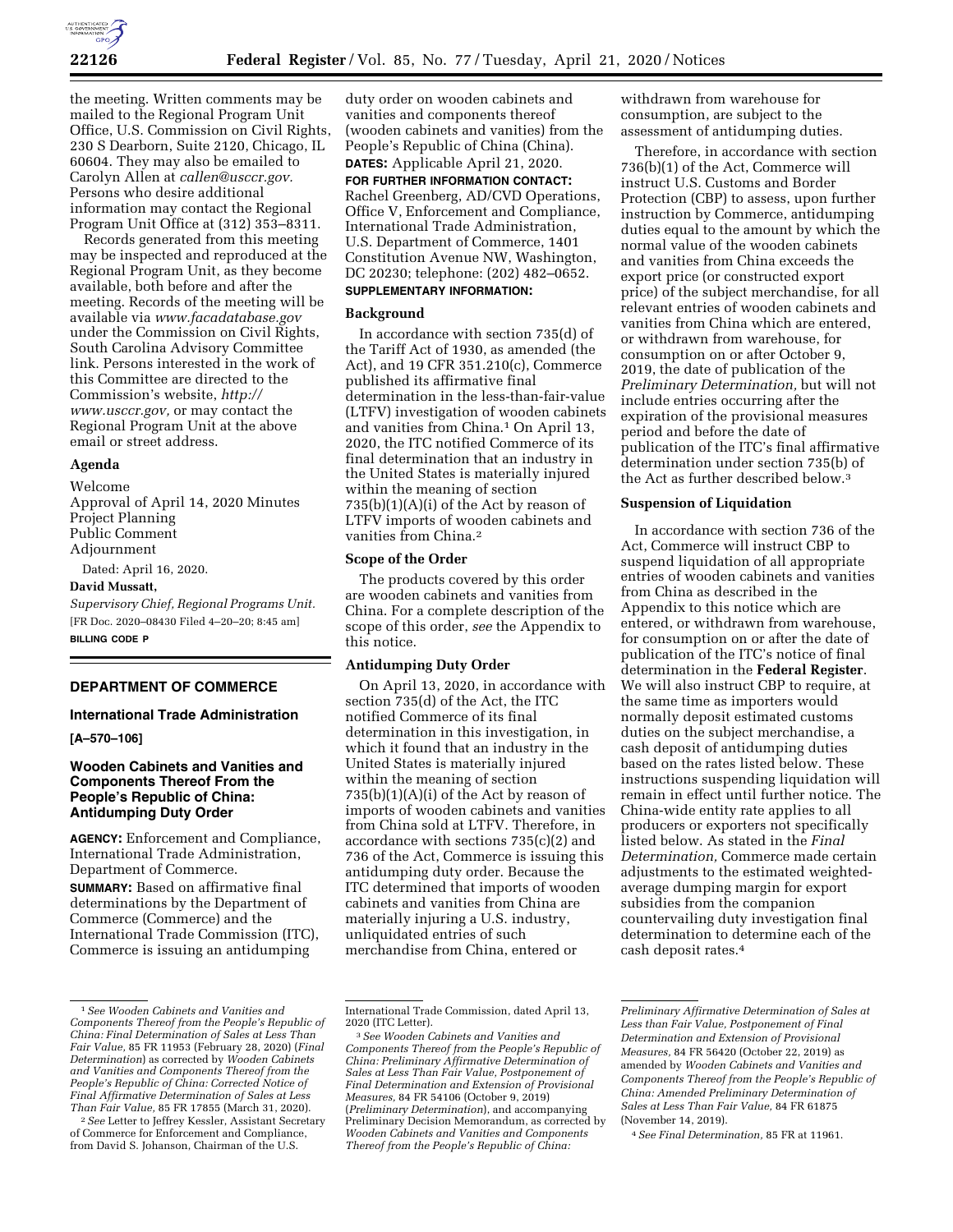| Exporter                                                                                               | Producer                                                                                                          | Estimated<br>weighted-<br>average<br>dumping<br>margin<br>(percent) | Cash deposit<br>rate<br>(adjusted for<br>subsidy<br>offsets)<br>(percent) |
|--------------------------------------------------------------------------------------------------------|-------------------------------------------------------------------------------------------------------------------|---------------------------------------------------------------------|---------------------------------------------------------------------------|
|                                                                                                        |                                                                                                                   | 4.37                                                                | 0.00                                                                      |
| Foremost Worldwide Company Limited                                                                     | Rizhao Foremost Woodwork Manufacturing Company,<br>Ltd.                                                           | 262.18<br>101.46                                                    | 251.64<br>90.92                                                           |
| Foremost Worldwide Company Limited                                                                     | Henan AiDiJia Furniture Co., Ltd                                                                                  | 101.46                                                              | 90.92                                                                     |
|                                                                                                        |                                                                                                                   | 101.46                                                              | 90.92                                                                     |
|                                                                                                        | Changsha Minwan Furniture Manufacturing Co., Ltd                                                                  | 101.46                                                              | 90.92                                                                     |
| ANHUI JIANLIAN WOOD PRODUCTS CO., LTD                                                                  | ANHUI JIANLIAN WOOD PRODUCTS CO., LTD                                                                             | 48.50                                                               | 37.96                                                                     |
|                                                                                                        |                                                                                                                   | 48.50                                                               | 37.96                                                                     |
| ANHUI XINYUANDA CUPBOARD CO., LTD<br>Beijing Oulu Jinxin International Trade Co., Ltd                  | ANHUI XINYUANDA CUPBOARD CO., LTD<br>Beijing Oulu Jinxin International Trade Co., Ltd                             | 48.50<br>48.50                                                      | 37.96<br>37.96                                                            |
| Boloni Smart Home Decor (Beijing) Co., LTD                                                             | Boloni Smart Home Decor (Beijing) Co., LTD                                                                        | 48.50                                                               | 37.96                                                                     |
|                                                                                                        | ZHOUSHAN FOR-STRONG WOOD CO., LTD                                                                                 | 48.50                                                               | 37.96                                                                     |
| Caoxian Brothers Hengxin Wood Industry Co., Ltd                                                        | Caoxian Brothers Hengxin Wood Industry Co., Ltd                                                                   | 48.50                                                               | 37.96                                                                     |
| Changyi Zhengheng Woodwork Co., Ltd                                                                    | Changyi Zhengheng Woodwork Co., Ltd                                                                               | 48.50                                                               | 37.96                                                                     |
| CHAOZHOU YAFENG BATHROOM EQUIPMENT                                                                     | CHAOZHOU YAFENG BATHROOM EQUIPMENT                                                                                | 48.50                                                               | 37.96                                                                     |
| CO., LTD.                                                                                              | CO., LTD.                                                                                                         |                                                                     |                                                                           |
| Dalian Jiaye Wood Products Co., Ltd                                                                    | Dongming Sanxin Wood Industry Co., Ltd<br>Dalian Jiaye Wood Products Co., Ltd                                     | 48.50<br>48.50                                                      | 37.96<br>37.96                                                            |
| Dalian Xingsen Wooden Products Co., Ltd                                                                | Dalian Xingsen Wooden Products Co., Ltd                                                                           | 48.50                                                               | 37.96                                                                     |
| Dandong City Anmin Wooden Products Group Co.,<br>Ltd.                                                  | Dandong City Anmin Wooden Products Group Co.,<br>Ltd.                                                             | 48.50                                                               | 37.96                                                                     |
|                                                                                                        |                                                                                                                   | 48.50                                                               | 37.96                                                                     |
|                                                                                                        |                                                                                                                   | 48.50                                                               | 37.96                                                                     |
| Deging China-Africa Foreign Trade Port Co., Ltd<br>Dewell Wooden Products Haian Co., Ltd               | Sugian Welcomewood Products Co., Ltd<br>Dewell Wooden Products Haian Co., Ltd                                     | 48.50<br>48.50                                                      | 37.96<br>37.96                                                            |
| Dongguan American Parts Supplier Co., Ltd                                                              | Dongguan American Parts Supplier Co., Ltd                                                                         | 48.50                                                               | 37.96                                                                     |
| Dongguan Niusaiqu Wood Industry Co., Ltd                                                               | Dongguan Niusaiqu Wood Industry Co., Ltd                                                                          | 48.50                                                               | 37.96                                                                     |
| Dongguan Unique Life Furniture Co., Ltd. also known<br>as Unique Life Furniture Co., Ltd (trade name). | Dongguan Unique Life Furniture Co., Ltd                                                                           | 48.50                                                               | 37.96                                                                     |
|                                                                                                        | Rui Feng Woodwork (Dongguan) Co., Ltd                                                                             | 48.50                                                               | 37.96                                                                     |
| EZIDONE DISPLAY CORPORATION LTD                                                                        | EZIDONE DISPLAY CORPORATION LTD                                                                                   | 48.50                                                               | 37.96                                                                     |
| EZIDONE DISPLAY CORPORATION LTD                                                                        |                                                                                                                   | 48.50                                                               | 37.96                                                                     |
|                                                                                                        | QUFU XINYU FURNITURE CO., LTD                                                                                     | 48.50                                                               | 37.96                                                                     |
|                                                                                                        | LINYI RUNKANG CABINET CO., LTD<br>BEIJING OULU JINXIN INTERNATIONAL TRADE                                         | 48.50<br>48.50                                                      | 37.96<br>37.96                                                            |
| Foshan City Shunde District Refined Furniture Co.,<br>Ltd. also known as Refined Furniture Co., Ltd.   | CO., LTD.<br>Foshan City Shunde District Refined Furniture Co.,<br>Ltd. also known as Refined Furniture Co., Ltd. | 48.50                                                               | 37.96                                                                     |
| (trade name).                                                                                          | (trade name).                                                                                                     |                                                                     |                                                                           |
| Foshan Liansu building material Trading Co., Ltd                                                       | Guangdong Lesso Home Furnishing Co., Ltd                                                                          | 48.50                                                               | 37.96                                                                     |
| FOSHAN NANHAI HONGZHOU WOOD CO., LTD                                                                   | FOSHAN NANHAI HONGZHOU WOOD CO., LTD                                                                              | 48.50                                                               | 37.96                                                                     |
| Foshan Shunde Yajiasi Kitchen Cabinet Co., Ltd<br>FOSHAN SOURCEVER (CN) CO., LIMITED                   | Foshan Shunde Yajiasi Kitchen Cabinet Co., Ltd<br>FOSHAN DIBIAO BATHROOM CO., LTD                                 | 48.50<br>48.50                                                      | 37.96<br>37.96                                                            |
| FOSHAN SOURCEVER (CN) CO., LIMITED                                                                     | FOSHAN MK HOME FURISHING CO., LTD                                                                                 | 48.50                                                               | 37.96                                                                     |
| FOSHAN SOURCEVER (CN) CO., LIMITED                                                                     | PROUDER INDUSTRIAL LIMITED                                                                                        | 48.50                                                               | 37.96                                                                     |
| FOSHAN SOURCEVER (CN) CO., LIMITED                                                                     | FOSHAN DEMAX SANITARY WARE CO., LTD                                                                               | 48.50                                                               | 37.96                                                                     |
| FOSHAN SOURCEVER (CN) CO., LIMITED                                                                     | HEBEI SHUANGLI FURNITURE CO., LTD                                                                                 | 48.50                                                               | 37.96                                                                     |
| FOSHAN SOURCEVER (CN) CO., LIMITED                                                                     | ZHANGZHOU GUOHUI INDUSTRIAL & TRADE CO.,<br>LTD.                                                                  | 48.50                                                               | 37.96                                                                     |
| FOSHAN SOURCEVER (CN) CO., LIMITED                                                                     | SHOUGUANG FUSHI WOOD CO., LTD<br>Foshan Virtu Bathroom Furniture Ltd                                              | 48.50<br>48.50                                                      | 37.96                                                                     |
| FOSHAN SOURCEVER (CN) CO., LIMITED<br>FOSHAN SOURCEVER (CN) CO., LIMITED                               | Guangdong Purefine Kitchen & Bath Technology Co.,<br>LTD.                                                         | 48.50                                                               | 37.96<br>37.96                                                            |
| FOSHAN SOURCEVER (CN) CO., LIMITED                                                                     | KAIPING HONGITARYWARE TECHNOLOGY LTD                                                                              | 48.50                                                               | 37.96                                                                     |
|                                                                                                        | FOSHAN DIBIAO BATHROOM CO., LTD                                                                                   | 48.50                                                               | 37.96                                                                     |
| Foshan Sourcever Company Limited                                                                       | FOSHAN MK HOME FURISHING CO., LTD                                                                                 | 48.50                                                               | 37.96                                                                     |
| Foshan Sourcever Company Limited                                                                       |                                                                                                                   | 48.50                                                               | 37.96                                                                     |
|                                                                                                        | FOSHAN DEMAX SANITARY WARE CO., LTD                                                                               | 48.50                                                               | 37.96                                                                     |
| Foshan Sourcever Company Limited                                                                       | HEBEI SHUANGLI FURNITURE CO., LTD<br>ZHANGZHOU GUOHUI INDUSTRIAL & TRADE CO.,<br>LTD.                             | 48.50<br>48.50                                                      | 37.96<br>37.96                                                            |
| Foshan Sourcever Company Limited                                                                       | SHOUGUANG FUSHI WOOD CO., LTD                                                                                     | 48.50                                                               | 37.96                                                                     |
|                                                                                                        |                                                                                                                   | 48.50                                                               | 37.96                                                                     |
|                                                                                                        | Guangdong Purefine Kitchen & Bath Technology Co.,<br>LTD.                                                         | 48.50                                                               | 37.96                                                                     |
|                                                                                                        | KAIPING HONGITARYWARE TECHNOLOGY LTD                                                                              | 48.50                                                               | 37.96                                                                     |
| Foshan Xinzhongwei Economic & Trade Co., Ltd                                                           | Foshan Lihong Furniture Sanitary Ware Co., Ltd                                                                    | 48.50                                                               | 37.96                                                                     |
| FUJIAN DUSHI WOODEN INDUSTRY CO., LTD                                                                  | FUJIAN DUSHI WOODEN INDUSTRY CO., LTD                                                                             | 48.50                                                               | 37.96                                                                     |
| FUJIAN LEIFENG CABINETRY CO., LTD                                                                      | FUJIAN LEIFENG CABINETRY CO., LTD                                                                                 | 48.50                                                               | 37.96                                                                     |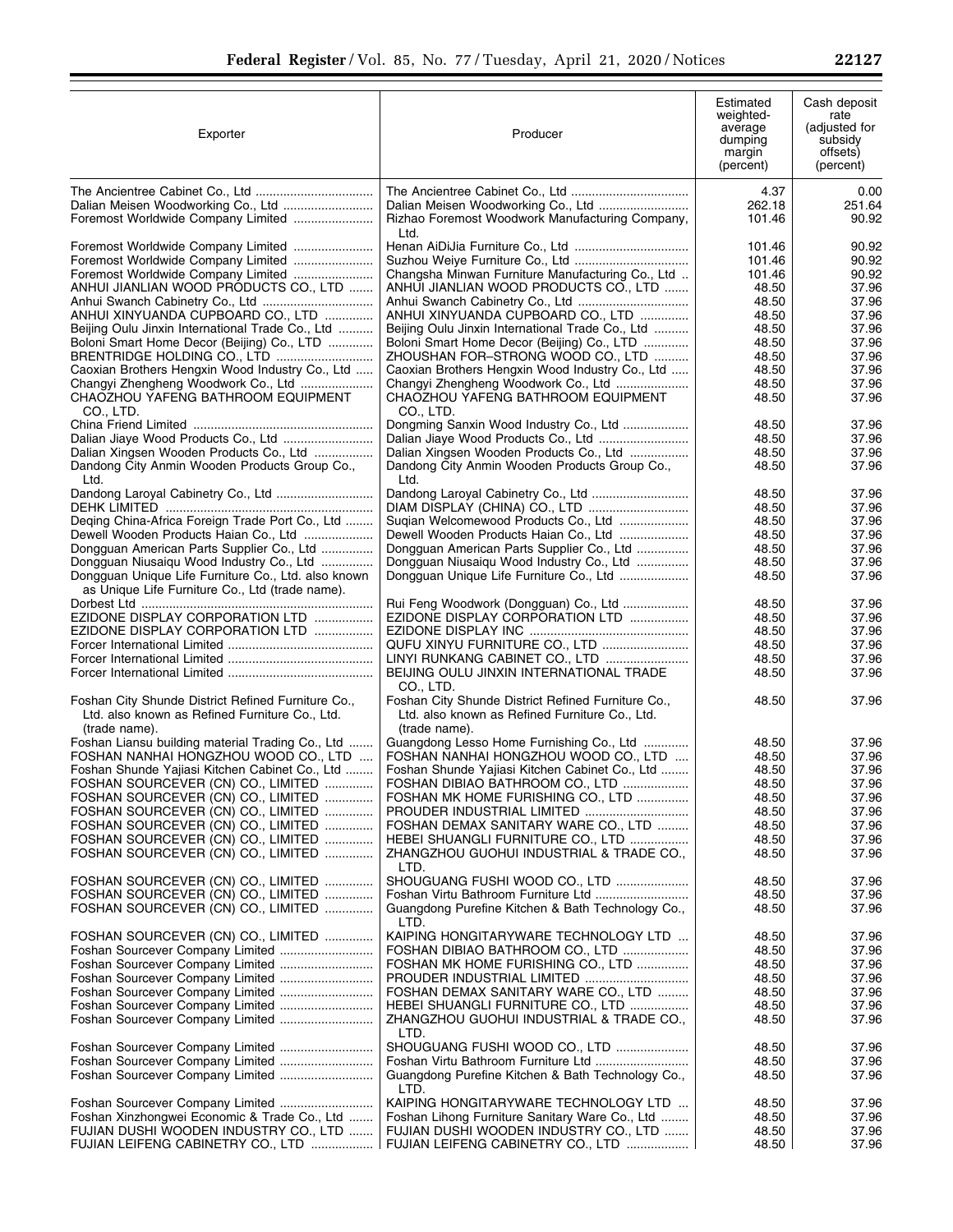Ξ

| Exporter                                                                                         | Producer                                                                                           | Estimated<br>weighted-<br>average<br>dumping<br>margin<br>(percent) | Cash deposit<br>rate<br>(adjusted for<br>subsidy<br>offsets)<br>(percent) |
|--------------------------------------------------------------------------------------------------|----------------------------------------------------------------------------------------------------|---------------------------------------------------------------------|---------------------------------------------------------------------------|
| Fujian Panda Home Furnishing Co., Ltd                                                            |                                                                                                    | 48.50                                                               | 37.96                                                                     |
| Fujian Senyi Kitchen Cabinet Co., Ltd                                                            |                                                                                                    | 48.50<br>48.50                                                      | 37.96<br>37.96                                                            |
| Fuzhou CBM Import & Export Co., Ltd                                                              |                                                                                                    | 48.50                                                               | 37.96                                                                     |
| Fuzhou Desource Home Décor Co., Ltd                                                              | Fuzhou Desource Home Decor Co., Ltd                                                                | 48.50                                                               | 37.96                                                                     |
| FUZHOU LIMIN STONE PRODUCTS CO., LTD                                                             |                                                                                                    | 48.50                                                               | 37.96                                                                     |
| FUZHOU MASTONE IMPORT & EXPORT CO., LTD                                                          |                                                                                                    | 48.50                                                               | 37.96                                                                     |
| Fuzhou Minlian Wood Industry Co., Ltd<br>FUZHOU SUNRISING HOME DECO MANUFAC-<br>TURING CO., LTD. | FUZHOU SUNRISING HOME DECO MANUFAC-<br>TURING CO., LTD.                                            | 48.50<br>48.50                                                      | 37.96<br>37.96                                                            |
| FUZHOU XINRUI CABINET CO., LTD                                                                   | FUZHOU XINRUI CABINET CO., LTD                                                                     | 48.50                                                               | 37.96                                                                     |
| Gaomi City Haitian Wooden Ware Co., Ltd                                                          | Gaomi City Haitian Wooden Ware Co., Ltd                                                            | 48.50                                                               | 37.96                                                                     |
| GAOMI HONGTAI HOME FURNITURE CO., LTD                                                            | GAOMI HONGTAI HOME FURNITURE CO., LTD                                                              | 48.50                                                               | 37.96                                                                     |
| Guangde Bozhong Trade Company, Ltd                                                               | Guangde Bozhong Trade Company, Ltd                                                                 | 48.50                                                               | 37.96                                                                     |
| GUANGDONG CACAR KITCHEN TECHNOLOGY<br>CO., LTD.<br>Guangdong G-Top Import and Export Co., Ltd    | GUANGDONG CACAR KITCHEN TECHNOLOGY<br>CO., LTD.<br>Foshan Shunde Rongao Furniture CO., LTD         | 48.50<br>48.50                                                      | 37.96<br>37.96                                                            |
| Guangzhou Nuolande Import and Export Co., Ltd                                                    | Guangzhou Nuolande Import and Export Co., Ltd                                                      | 48.50                                                               | 37.96                                                                     |
|                                                                                                  |                                                                                                    | 48.50                                                               | 37.96                                                                     |
| Hangzhou Bestcraft Sanitary Equipments Co., Ltd                                                  | Hangzhou Bestcraft Sanitary Equipments Co., Ltd                                                    | 48.50                                                               | 37.96                                                                     |
| Hangzhou Entop Houseware Co., Ltd                                                                |                                                                                                    | 48.50                                                               | 37.96                                                                     |
| Hangzhou Entop Houseware Co., Ltd                                                                | Hangzhou Bestcraft Sanitary Equipments Co., Ltd                                                    | 48.50                                                               | 37.96                                                                     |
| Hangzhou Hansen Sanitary Ware Co., Ltd<br>Hangzhou Hoca Kitchen & Bath Products Co., Ltd         | Hangzhou Hansen Sanitary Ware Co., Ltd<br>Hangzhou Hoca Kitchen & Bath Products Co., Ltd           | 48.50<br>48.50                                                      | 37.96<br>37.96                                                            |
| Hangzhou Home Dee Sanitary Ware Co., Ltd                                                         | Hangzhou Home Dee Sanitary Ware Co., Ltd                                                           | 48.50                                                               | 37.96                                                                     |
| Hangzhou Oulang Bathroom Equipment Co., Ltd                                                      | Hangzhou Oulang Bathroom Equipment Co., Ltd                                                        | 48.50                                                               | 37.96                                                                     |
| Hangzhou Royo Import & Export Co., Ltd                                                           |                                                                                                    | 48.50                                                               | 37.96                                                                     |
| Hangzhou Royo Import & Export Co., Ltd                                                           | Hangzhou Yuxin Sanitary Ware Co., Ltd                                                              | 48.50                                                               | 37.96                                                                     |
| Hangzhou Royo Import & Export Co., Ltd                                                           | Hangzhou Fuyang Beautiful Sanitary Ware Co., Ltd                                                   | 48.50                                                               | 37.96                                                                     |
|                                                                                                  |                                                                                                    | 48.50                                                               | 37.96                                                                     |
| Hangzhou Weinuo Sanitary Ware Co., Ltd<br>Hangzhou Weinuo Sanitary Ware Co., Ltd                 | PINGHU AIPA SANITARY WARE CO., LTD<br>HANGZHOU QILONG SANITARY WARE CO., LTD                       | 48.50<br>48.50                                                      | 37.96<br>37.96                                                            |
| Hangzhou Xinhai Sanitary Ware Co., Ltd                                                           | Hangzhou Xinhai Sanitary Ware Co., Ltd                                                             | 48.50                                                               | 37.96                                                                     |
| Hangzhou Yewlong Import&Export Co., Ltd                                                          |                                                                                                    | 48.50                                                               | 37.96                                                                     |
| Hangzhou Zhuangyu Import & Export Co., Ltd                                                       | Hangzhou Zhuangyu Import & Export Co., Ltd                                                         | 48.50                                                               | 37.96                                                                     |
| Henan Aotin Home Furnishing Co., Ltd                                                             |                                                                                                    | 48.50                                                               | 37.96                                                                     |
|                                                                                                  |                                                                                                    | 48.50                                                               | 37.96                                                                     |
|                                                                                                  |                                                                                                    | 48.50                                                               | 37.96                                                                     |
| HONG KONG JIAN CHENG TRADING CO., LIMITED<br>Xiamen Honglei Imp.&Exp. Co., Ltd. also known as    | ZHONGSHAN YAYUE FURNITURE CO., LTD                                                                 | 48.50<br>48.50                                                      | 37.96<br>37.96                                                            |
| Honglei (Xiamen) Stone Co., Ltd.<br>Xiamen Honglei Imp.&Exp. Co., Ltd. also known as             | Changtai Guanjia Industry & Trade Company Co., Ltd<br>Zhangzhou Huihua Industry and Trade Co., Ltd | 48.50                                                               | 37.96                                                                     |
| Honglei (Xiamen) Stone Co., Ltd.<br>Xiamen Honglei Imp.&Exp. Co., Ltd. also known as             | Fujian Xinanlong Wood Industry Co., Ltd                                                            | 48.50                                                               | 37.96                                                                     |
| Honglei (Xiamen) Stone Co., Ltd.                                                                 |                                                                                                    |                                                                     |                                                                           |
| Honsoar New Building Material Co., Ltd<br>Hua Yin Trading Development Co., Ltd of Jiangmen       | Shandong Honsoar Cabinet Materials Co., Ltd                                                        | 48.50<br>48.50                                                      | 37.96<br>37.96                                                            |
| City.<br>Hua Yin Trading Development Co., Ltd of Jiangmen<br>City.                               |                                                                                                    | 48.50                                                               | 37.96                                                                     |
| Hua Yin Trading Development Co., Ltd of Jiangmen<br>City.                                        |                                                                                                    | 48.50                                                               | 37.96                                                                     |
|                                                                                                  |                                                                                                    | 48.50                                                               | 37.96                                                                     |
| HUISEN FURNITURE (LONG NAN) CO., LTD. also<br>known as HUISEN FURNITURE (LONGNAN) CO.,<br>LTD.   | HUISEN FURNITURE (LONG NAN) CO., LTD. also<br>known as HUISEN FURNITURE (LONGNAN) CO.,<br>LTD.     | 48.50                                                               | 37.96                                                                     |
| HUIZHOU MANDARIN FURNITURE CO., LTD                                                              | HUIZHOU MANDARIN FURNITURE CO., LTD                                                                | 48.50                                                               | 37.96                                                                     |
|                                                                                                  |                                                                                                    | 48.50                                                               | 37.96                                                                     |
| Jiangmen Kinwai Furniture Decoration Co., Ltd                                                    | Jiangmen Kinwai Furniture Decoration Co., Ltd                                                      | 48.50                                                               | 37.96                                                                     |
| Jiangmen Kinwai International Furniture Co., Ltd                                                 | Jiangmen Kinwai International Furniture Co., Ltd                                                   | 48.50                                                               | 37.96                                                                     |
|                                                                                                  |                                                                                                    | 48.50                                                               | 37.96                                                                     |
| Jiangsu Meijun Intelligent Home Co., Ltd                                                         | Jiangsu Meijun Intelligent Home Co., Ltd                                                           | 48.50<br>48.50                                                      | 37.96<br>37.96                                                            |
| Jiangsu Roc Furniture Industrial Co., Ltd                                                        | Jiangsu Roc Furniture Industrial Co., Ltd                                                          | 48.50                                                               | 37.96                                                                     |
| JIANGSU SUNWELL CABINETRY CO., LTD                                                               | JIANGSU SUNWELL CABINETRY CO., LTD                                                                 | 48.50                                                               | 37.96                                                                     |
| JIANGSU WEISEN HOUSEWARE CO., LTD                                                                | JIANGSU WEISEN HOUSEWARE CO., LTD                                                                  | 48.50                                                               | 37.96                                                                     |
| Jiangsu Xiangsheng Bedtime Furniture Co., Ltd                                                    | Jiangsu Xiangsheng Bedtime Furniture Co., Ltd                                                      | 48.50                                                               | 37.96                                                                     |
| Jiayuan (Xiamen) Industrial Co., Ltd<br>JINJIANG PERFECT GENERATION IMP.&EXP. CO.,<br>LTD.       |                                                                                                    | 48.50<br>48.50                                                      | 37.96<br>37.96                                                            |
|                                                                                                  |                                                                                                    |                                                                     |                                                                           |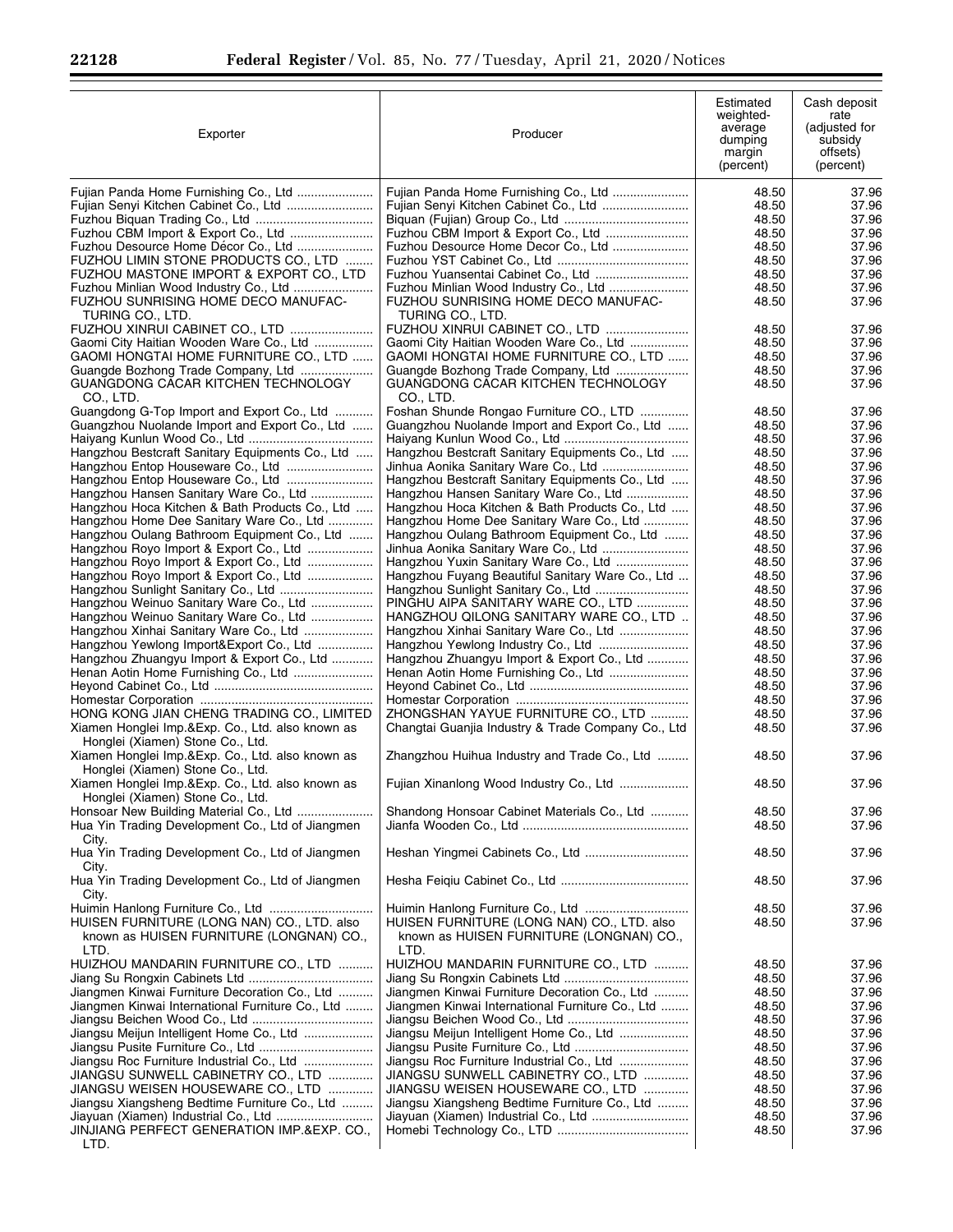| Exporter                                                                                                                                                               | Producer                                                                                                                                                            | Estimated<br>weighted-<br>average<br>dumping<br>margin<br>(percent) | Cash deposit<br>rate<br>(adjusted for<br>subsidy<br>offsets)<br>(percent) |
|------------------------------------------------------------------------------------------------------------------------------------------------------------------------|---------------------------------------------------------------------------------------------------------------------------------------------------------------------|---------------------------------------------------------------------|---------------------------------------------------------------------------|
| King's Group Furniture (Enterprises) Co., Ltd                                                                                                                          | Zhongshan King's Group Furniture (ENTERPRISES)<br>Co., Ltd.                                                                                                         | 48.50                                                               | 37.96                                                                     |
| Kunshan Baiyulan Furniture Co., Ltd<br>Kunshan Home Right Trade Corporation<br>LIANYUNGANG SUN RISE TECHNOLOGY CO.,<br>LTD.                                            | LIANYUNGANG SUN RISE TECHNOLOGY CO.,<br>LTD.                                                                                                                        | 48.50<br>48.50<br>48.50<br>48.50                                    | 37.96<br>37.96<br>37.96<br>37.96                                          |
| LINYI BONN FLOORING MANUFACTURING CO.,<br>LTD.                                                                                                                         | LINYI BONN FLOORING MANUFACTURING CO.,<br>LTD.                                                                                                                      | 48.50<br>48.50<br>48.50                                             | 37.96<br>37.96<br>37.96                                                   |
| Liu Shu Woods Product (Huizhou) Co., Ltd also<br>known as Liu Shu Wood Products Co., Ltd (trade<br>name) and Liu Shu Woods Product Co., Ltd (trade<br>name).           | Liu Shu Woods Product (Huizhou) Co., Ltd                                                                                                                            | 48.50<br>48.50<br>48.50                                             | 37.96<br>37.96<br>37.96                                                   |
| Masterwork Cabinetry Company Limited<br>Masterwork Cabinetry Company Limited<br>MEILIN WOOD PRODUCTS (DALIAN) CO., LTD<br>MOREWOOD CABINETRY CO., LTD                  | Linyi Zhongsheng Jiaju Zhuangshi Co., Ltd<br>MEILIN WOOD PRODUCTS (DALIAN) CO., LTD<br>Minhou Beite Home Decor Co., Ltd<br>Mulin City Bamiantong Linyeju Jisen Wood | 48.50<br>48.50<br>48.50<br>48.50<br>48.50<br>48.50<br>48.50         | 37.96<br>37.96<br>37.96<br>37.96<br>37.96<br>37.96<br>37.96               |
| Nantong Ouming Wood Co., Ltd., also known as<br>Nantong Ouming Wood Industry Co., Ltd<br>NANTONG YANGZI FURNITURE CO., LTD                                             | Nantong Ouming Wood Co., Ltd., also known as<br>Nantong Ouming Wood Industry Co., Ltd.<br>NANTONG YANGZI FURNITURE CO., LTD                                         | 48.50<br>48.50<br>48.50<br>48.50                                    | 37.96<br>37.96<br>37.96<br>37.96                                          |
| NINGBO KINGWOOD FURNITURE CO., LTD<br>NINGBO ROVSA HOME FURNISHING CO., LTD                                                                                            | NINGBO KINGWOOD FURNITURE CO., LTD<br>NINGBO ROVSA HOME FURNISHING CO., LTD<br>Foshan Shunde Ojans Intelligent Sanitary Ware Co.,<br>Ltd.                           | 48.50<br>48.50<br>48.50<br>48.50                                    | 37.96<br>37.96<br>37.96<br>37.96                                          |
| PIZHOU OUYME IMPORT&EXPORT TRADE CO.,<br>LTD.                                                                                                                          | XUZHOU OUMEC WOOD-BASED PANEL CO., LTD                                                                                                                              | 48.50                                                               | 37.96                                                                     |
| Pneuma Asia Sourcing & Trading Co. LIMITED<br>Pneuma Asia Sourcing & Trading Co. LIMITED<br>Qingdao Coomex Sources Co., Ltd. also known as<br>Coomex Sources Co., Ltd. | Qingdao Haiyan Drouot Household Co., Ltd                                                                                                                            | 48.50<br>48.50<br>48.50<br>48.50                                    | 37.96<br>37.96<br>37.96<br>37.96                                          |
| Qingdao Haiyan Drouot Household Co., Ltd<br>Qingdao Liangmu Jinshan Woodwork Co., Ltd<br>Qingdao Northriver Wooden Resource Industry &<br>Trading Co., Ltd.            | Qingdao Haiyan Drouot Household Co., Ltd<br>Qingdao Liangmu Jinshan Woodwork Co., Ltd<br>Lankao Sangiang Wooden Products Co., Ltd                                   | 48.50<br>48.50<br>48.50<br>48.50                                    | 37.96<br>37.96<br>37.96<br>37.96                                          |
| Qingdao Northriver Wooden Resource Industry &<br>Trading Co., Ltd.<br>Qingdao Northriver Wooden Resource Industry &                                                    | Linyi Lanshan Chengxinli Woods Co., Ltd                                                                                                                             | 48.50<br>48.50                                                      | 37.96<br>37.96                                                            |
| Trading Co., Ltd.<br>Qingdao Northriver Wooden Resource Industry &                                                                                                     |                                                                                                                                                                     | 48.50                                                               | 37.96                                                                     |
| Trading Co., Ltd.<br>Qingdao Northriver Wooden Resource Industry &                                                                                                     |                                                                                                                                                                     | 48.50                                                               | 37.96                                                                     |
| Trading Co., Ltd.<br>Qingdao Northriver Wooden Resource Industry &                                                                                                     |                                                                                                                                                                     | 48.50                                                               | 37.96                                                                     |
| Trading Co., Ltd.<br>Qingdao Northriver Wooden Resource Industry &<br>Trading Co., Ltd.                                                                                |                                                                                                                                                                     | 48.50                                                               | 37.96                                                                     |
| Qingdao Shousheng Industry Co., Ltd<br>Qingdao Yimei Wood Work Co., Ltd<br>QINGDAOHONGXINCHENGDA WOOD INDUSTRY<br>CO., LTD.                                            | QINGDAOHONGXINCHENGDA WOOD INDUSTRY<br>CO., LTD.                                                                                                                    | 48.50<br>48.50<br>48.50                                             | 37.96<br>37.96<br>37.96                                                   |
| QUFU XINYU FURNITURE CO., LTD<br>Sagarit Bathroom Manufacturer Limited<br>Sagarit Bathroom Manufacturer Limited                                                        | QUFU XINYU FURNITURE CO., LTD<br>Wuxi Yusheng Kitchen-Bathroom Equipment Co., Ltd<br>Zhangzhou Guohui Industrial & Trade Co., Ltd                                   | 48.50<br>48.50<br>48.50                                             | 37.96<br>37.96<br>37.96                                                   |
| Sagarit Bathroom Manufacturer Limited                                                                                                                                  | Qingdao Runpeng Wood Industrial Co., Ltd                                                                                                                            | 48.50<br>48.50<br>48.50<br>48.50<br>48.50                           | 37.96<br>37.96<br>37.96<br>37.96<br>37.96                                 |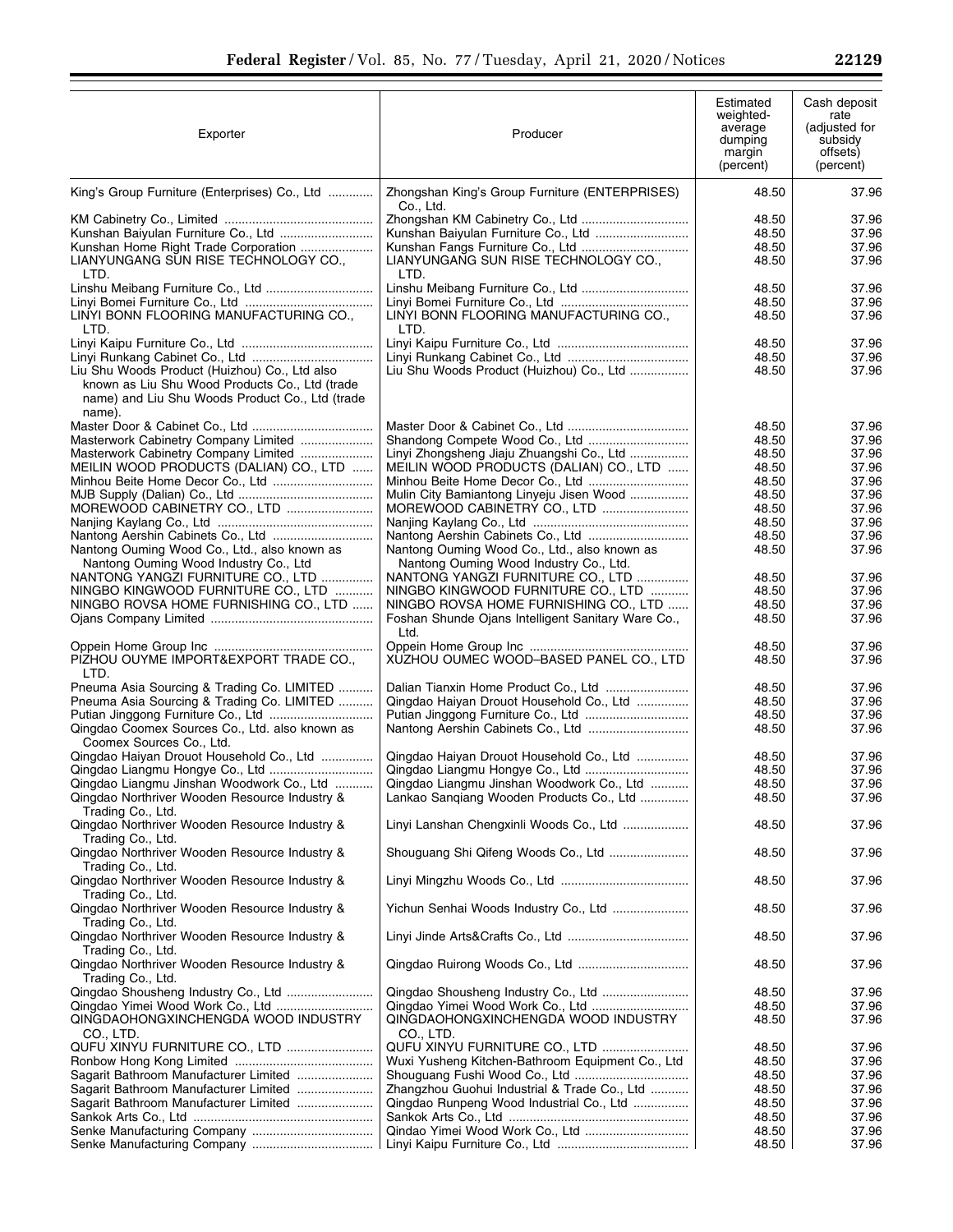Ξ

| Exporter                                                                         | Producer                                                | Estimated<br>weighted-<br>average<br>dumping<br>margin<br>(percent) | Cash deposit<br>rate<br>(adjusted for<br>subsidy<br>offsets)<br>(percent) |
|----------------------------------------------------------------------------------|---------------------------------------------------------|---------------------------------------------------------------------|---------------------------------------------------------------------------|
|                                                                                  |                                                         | 48.50                                                               | 37.96                                                                     |
|                                                                                  |                                                         | 48.50                                                               | 37.96                                                                     |
| Shandong Cubic Alpha Timber Co., Ltd                                             | Shandong Cubic Alpha Timber Co., Ltd                    | 48.50                                                               | 37.96                                                                     |
|                                                                                  | Shandong Fusheng Wood Co., Ltd                          | 48.50                                                               | 37.96                                                                     |
|                                                                                  |                                                         | 48.50                                                               | 37.96                                                                     |
| SHANDONG JINGYAO HOME DECORATION                                                 | SHANDONG JINGYAO HOME DECORATION                        | 48.50                                                               | 37.96                                                                     |
| PRODUCTS CO., LTD.                                                               | PRODUCTS CO., LTD.                                      |                                                                     |                                                                           |
|                                                                                  |                                                         | 48.50                                                               | 37.96                                                                     |
| Shandong Sanfortune Home and Furniture Co., Ltd                                  | Shandong Sanfortune Home and Furniture Co., Ltd         | 48.50                                                               | 37.96                                                                     |
| Shanghai Aiwood Home Supplies Co., Ltd                                           | Jiangsu Gangxing Kitchen Cabinet Co., Ltd               | 48.50                                                               | 37.96                                                                     |
| Shanghai Aiwood Home Supplies Co., Ltd                                           | Shanghai Homebase SanSheng Household Product            | 48.50                                                               | 37.96                                                                     |
|                                                                                  | Co., Ltd.                                               | 48.50                                                               | 37.96                                                                     |
| Shanghai Baiyulan Furniture Co., Ltd                                             | Kunshan Baiyulan Furniture Co., Ltd                     |                                                                     | 37.96                                                                     |
| Shanghai Beautystar Cabinetry Co., Ltd<br>Shanghai Beautystar Cabinetry Co., Ltd |                                                         | 48.50<br>48.50                                                      | 37.96                                                                     |
| Shanghai Jiang Feng Furniture Co., Ltd                                           | Shanghai Jiang Feng Furniture Co., Ltd                  | 48.50                                                               | 37.96                                                                     |
| SHANGHAI LINE KING INTERNATIONAL TRADING                                         | SHANGHAI YAZHI WOODEN INDUSTRY CO., LTD                 | 48.50                                                               | 37.96                                                                     |
| CO., LTD.                                                                        |                                                         |                                                                     |                                                                           |
|                                                                                  |                                                         | 48.50                                                               | 37.96                                                                     |
| Shanghai Qingzhou Woodenware Co., Ltd                                            | Shanghai Qingzhou Woodenware Co., Ltd                   | 48.50                                                               | 37.96                                                                     |
|                                                                                  |                                                         | 48.50                                                               | 37.96                                                                     |
|                                                                                  |                                                         | 48.50                                                               | 37.96                                                                     |
|                                                                                  | Muling City Bamiantong Forestry Bureau Jisen Wood       | 48.50                                                               | 37.96                                                                     |
|                                                                                  | Co., Ltd.                                               |                                                                     |                                                                           |
|                                                                                  |                                                         | 48.50                                                               | 37.96                                                                     |
|                                                                                  |                                                         | 48.50                                                               | 37.96                                                                     |
|                                                                                  | Jiamusi City Quanhong Wood Industry Co., Ltd            | 48.50                                                               | 37.96                                                                     |
|                                                                                  |                                                         | 48.50                                                               | 37.96                                                                     |
|                                                                                  |                                                         | 48.50                                                               | 37.96                                                                     |
|                                                                                  | Anhui Juxin Wood Industry Co., Ltd                      | 48.50                                                               | 37.96                                                                     |
| Shanghai Wang Lei Industries—Taicang Branch                                      | Shanghai Wang Lei Industries—Taicang Branch             | 48.50                                                               | 37.96                                                                     |
|                                                                                  | Shanghai Yinbo Manufacturing Co. Ltd                    | 48.50                                                               | 37.96                                                                     |
|                                                                                  |                                                         | 48.50                                                               | 37.96                                                                     |
|                                                                                  | Shanghai Baiyulan Furniture Co., Ltd                    | 48.50                                                               | 37.96                                                                     |
|                                                                                  | Nantong Jiegao Furniture Co., Ltd                       | 48.50                                                               | 37.96                                                                     |
|                                                                                  | Jiangsu Senwei Smart Home Co., Ltd                      | 48.50                                                               | 37.96                                                                     |
| SHANGHAI ZIFENG INTERNATIONAL TRADING                                            | SHANDONG GAINVAST WOODEN PRODUCTS                       | 48.50                                                               | 37.96                                                                     |
| CO., LTD.                                                                        | CO., LTD.                                               |                                                                     |                                                                           |
| SHANGHAI ZIFENG INTERNATIONAL TRADING                                            | SHANGHAI WENYI WOODEN CO., LTD                          | 48.50                                                               | 37.96                                                                     |
| CO., LTD.                                                                        |                                                         |                                                                     |                                                                           |
| SHANGHAI ZIFENG INTERNATIONAL TRADING                                            | NAN TONG DI LIN FURNITURE CO., LTD                      | 48.50                                                               | 37.96                                                                     |
| CO., LTD.                                                                        |                                                         |                                                                     |                                                                           |
| SHANGHAI ZIFENG INTERNATIONAL TRADING                                            | JIANGSU YANAN WOODEN CO., LTD                           | 48.50                                                               | 37.96                                                                     |
| CO., LTD.                                                                        |                                                         |                                                                     |                                                                           |
| Sheen Lead International Trading (Shanghai)Co., Ltd                              | SHANGHAI RUIYING FURNITURE CO., LTD                     | 48.50                                                               | 37.96                                                                     |
|                                                                                  | Shandong Honsoar Cabinet Materials Co., Ltd             | 48.50                                                               | 37.96                                                                     |
| Shouguang Honsoar Imp. & Exp. Trading Co., Ltd<br>SHOUGUANG JIAXIU WOOD CO., LTD | SHOUGUANG JIAXIU WOOD CO., LTD                          | 48.50<br>48.50                                                      | 37.96<br>37.96                                                            |
| SHOUGUANG JIAXIU WOOD CO., LTD                                                   | SHOUGUANG JIAXIU WOOD CO., LTD                          | 48.50                                                               | 37.96                                                                     |
| Shouguang Jinxiangyuan Home Furnishing Co., Ltd                                  | Shouguang Jinxiangyuan Home Furnishing Co., Ltd         | 48.50                                                               | 37.96                                                                     |
| Shouguang Sanyang Wood Industry Co., Ltd                                         | Shouguang Sanyang Wood Industry Co., Ltd                | 48.50                                                               | 37.96                                                                     |
|                                                                                  | QINGDAO FAMILY CRAFTS CO., LTD                          | 48.50                                                               | 37.96                                                                     |
|                                                                                  |                                                         | 48.50                                                               | 37.96                                                                     |
|                                                                                  |                                                         | 48.50                                                               | 37.96                                                                     |
|                                                                                  |                                                         | 48.50                                                               | 37.96                                                                     |
|                                                                                  | Muling City Bamiantong Forestry Bureau Jisen Wood       | 48.50                                                               | 37.96                                                                     |
|                                                                                  | Co., Ltd.                                               |                                                                     |                                                                           |
|                                                                                  | Dalian Ruiyu Mountain Wood Co., Ltd                     | 48.50                                                               | 37.96                                                                     |
|                                                                                  | Jiamusi City Quanhong Wood Industry Co., Ltd            | 48.50                                                               | 37.96                                                                     |
|                                                                                  | Dalian Chunyao Wood Industry Co., Ltd                   | 48.50                                                               | 37.96                                                                     |
| SUNCO TIMBER(KUNSHAN) CO., LTD                                                   | SUNCO TIMBER(KUNSHAN) CO., LTD                          | 48.50                                                               | 37.96                                                                     |
|                                                                                  |                                                         | 48.50                                                               | 37.96                                                                     |
| Supree (Fujian) Construction Materials Co., Ltd                                  | Supree (Fujian) Construction Materials Co., Ltd         | 48.50                                                               | 37.96                                                                     |
| SUZHOU BAOCHENG INDUSTRIES CO., LTD                                              | WALLBEYOND (SHUYANG) HOME DECOR CO.,                    | 48.50                                                               | 37.96                                                                     |
|                                                                                  | LTD.                                                    |                                                                     |                                                                           |
|                                                                                  | Suzhou Geda Office Equipment Manufacturing Co.,<br>Ltd. | 48.50                                                               | 37.96                                                                     |
| Suzhou Oriental Dragon Import and Export Co., Ltd.                               |                                                         | 48.50                                                               | 37.96                                                                     |
| also known as Suzhou Oriental Dragon Import and<br>Export Corp., Ltd.            |                                                         |                                                                     |                                                                           |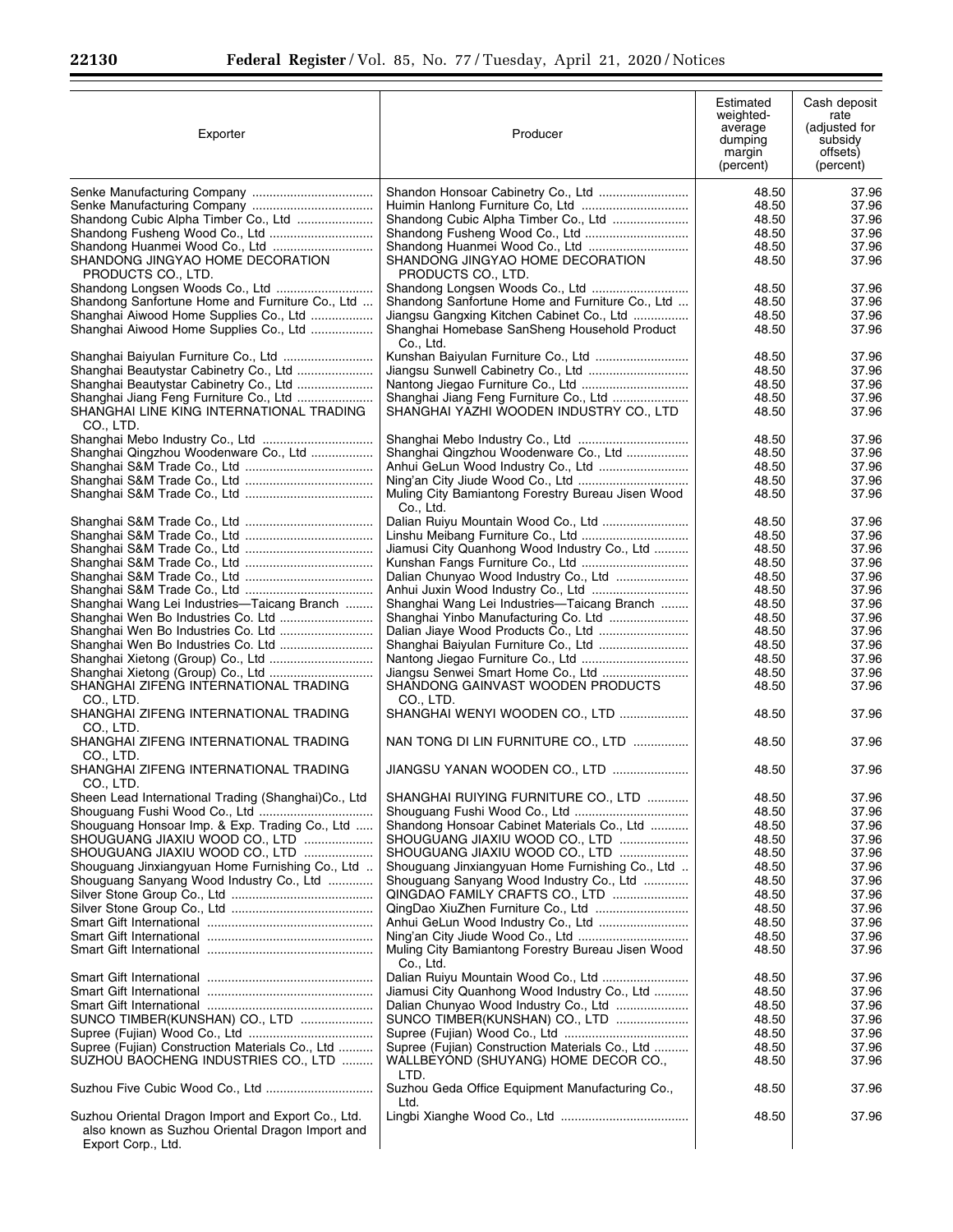| Exporter                                                                                            | Producer                                                                                            | Estimated<br>weighted-<br>average<br>dumping<br>margin<br>(percent) | Cash deposit<br>rate<br>(adjusted for<br>subsidy<br>offsets)<br>(percent) |
|-----------------------------------------------------------------------------------------------------|-----------------------------------------------------------------------------------------------------|---------------------------------------------------------------------|---------------------------------------------------------------------------|
| Tai Yuan Trading Co., Ltd also known as Heshan Tai                                                  |                                                                                                     | 48.50                                                               | 37.96                                                                     |
| Yuan Trading Co., Ltd.<br>Taishan Changfa Wood Industry Co., Ltd                                    | Taishan Changfa Wood Industry Co., Ltd                                                              | 48.50                                                               | 37.96                                                                     |
| TAISHAN HONGXIANG TRADING CO., LTD                                                                  | Chang He Xing Wood Manufacturer Co., Ltd                                                            | 48.50                                                               | 37.96                                                                     |
| TAISHAN HONGXIANG TRADING CO., LTD                                                                  |                                                                                                     | 48.50                                                               | 37.96                                                                     |
| TAISHAN HONGXIANG TRADING CO., LTD                                                                  |                                                                                                     | 48.50                                                               | 37.96                                                                     |
| TAISHAN HONGXIANG TRADING CO., LTD                                                                  | Yuanwang Wood Product Factory Dajiang Taishan                                                       | 48.50                                                               | 37.96                                                                     |
| TAISHAN HONGXIANG TRADING CO., LTD                                                                  |                                                                                                     | 48.50                                                               | 37.96                                                                     |
|                                                                                                     | Taishan Hongzhou Cabinet Co., Ltd                                                                   | 48.50                                                               | 37.96                                                                     |
|                                                                                                     | Taishan Dajiang Town Dutou Wood Furniture Factory                                                   | 48.50                                                               | 37.96                                                                     |
|                                                                                                     | Foshan Nanhai Jinwei Cabinet Furniture Co., Ltd                                                     | 48.50<br>48.50                                                      | 37.96<br>37.96                                                            |
|                                                                                                     |                                                                                                     | 48.50                                                               | 37.96                                                                     |
| TAISHAN OVERSEA TRADING COMPANY LTD                                                                 | TAISHAN GANHUI STONE KITCHEN CO., LTD                                                               | 48.50                                                               | 37.96                                                                     |
| TAISHAN OVERSEA TRADING COMPANY LTD                                                                 |                                                                                                     | 48.50                                                               | 37.96                                                                     |
| TAISHAN OVERSEA TRADING COMPANY LTD                                                                 | TAISHAN QUANMEI KITCHEN WARE CO., LTD                                                               | 48.50                                                               | 37.96                                                                     |
| TAISHAN OVERSEA TRADING COMPANY LTD                                                                 | TAISHAN JIAFU CABINET CO., LTD                                                                      | 48.50                                                               | 37.96                                                                     |
| TAISHAN OVERSEA TRADING COMPANY LTD                                                                 | TAISHAN DAJIANG TOWN DUTOU FURNITURE<br>FACTORY.                                                    | 48.50                                                               | 37.96                                                                     |
| TAISHAN OVERSEA TRADING COMPANY LTD                                                                 | Feiteng Kitchen Cabinets Taishan Corporation                                                        | 48.50                                                               | 37.96                                                                     |
|                                                                                                     |                                                                                                     | 48.50                                                               | 37.96                                                                     |
| TANGSHAN BAOZHU FURNITURE CO., LTD                                                                  | TANGSHAN BAOZHU FURNITURE CO., LTD                                                                  | 48.50<br>48.50                                                      | 37.96<br>37.96                                                            |
|                                                                                                     | HUIZHOU DIWEIXIN JIATINGYONGPIN CO., LTD                                                            | 48.50                                                               | 37.96                                                                     |
| Top Goal International Group Ltd.(Hong Kong)                                                        | Dongguan City Top Goal Furniture Co., Ltd                                                           | 48.50                                                               | 37.96                                                                     |
|                                                                                                     |                                                                                                     | 48.50                                                               | 37.96                                                                     |
| Wa Fok Art Craft Furniture (MACAO) Co., Ltd                                                         | Zhongshan Huafu Art Craft Furniture Co., Ltd                                                        | 48.50                                                               | 37.96                                                                     |
|                                                                                                     |                                                                                                     | 48.50                                                               | 37.96                                                                     |
| WEIFANG KITCHINET CORPORATION                                                                       | WEIFANG KITCHINET CORPORATION                                                                       | 48.50                                                               | 37.96                                                                     |
| Weifang Lan Gu Wood Industry Co., Ltd                                                               |                                                                                                     | 48.50                                                               | 37.96                                                                     |
| Weifang Master Wood Industry Co., Ltd                                                               |                                                                                                     | 48.50                                                               | 37.96                                                                     |
| Weifang Yuanlin Woodenware Co., Ltd                                                                 |                                                                                                     | 48.50                                                               | 37.96                                                                     |
| Weihai Adornus Cabinetry Manufacturing Co., Ltd<br>WEIHAI JARLIN CABINETRY MANUFACTURE CO.,<br>LTD. | Weihai Adornus Cabinetry Manufacturing Co., Ltd<br>WEIHAI JARLIN CABINETRY MANUFACTURE CO.,<br>LTD. | 48.50<br>48.50                                                      | 37.96<br>37.96                                                            |
| Wellday International Company Limited also known<br>as Dongguan Wellday Household Co., Ltd.         | Wellday International Company Limited also known<br>as Dongguan Wellday Household Co., Ltd.         | 48.50                                                               | 37.96                                                                     |
|                                                                                                     |                                                                                                     | 48.50                                                               | 37.96                                                                     |
|                                                                                                     |                                                                                                     | 48.50                                                               | 37.96                                                                     |
| Wuxi Yusheng Kitchen-Bathroom Equipment Co., Ltd                                                    | Wuxi Yusheng Kitchen-Bathroom Equipment Co., Ltd                                                    | 48.50                                                               | 37.96                                                                     |
|                                                                                                     |                                                                                                     | 48.50                                                               | 37.96                                                                     |
| XIAMEN GOFOR STONE CO., LTD                                                                         | KAICHENG (FUJIAN) KITCHEN CABINET CO., LTD                                                          | 48.50                                                               | 37.96                                                                     |
| XIAMEN GOLDEN HUANAN IMP.& EXP. CO., LTD                                                            |                                                                                                     | 48.50                                                               | 37.96                                                                     |
| XIAMEN GOLDENHOME CO., LTD<br>XIAMEN KAICHENG TRADING LIMITED COMPANY                               | KAICHENG (FUJIAN) KITCHEN CABINET CO., LTD                                                          | 48.50<br>48.50                                                      | 37.96<br>37.96                                                            |
| Xiamen Sintop Display Fixtures Co., Ltd                                                             |                                                                                                     | 48.50                                                               | 37.96                                                                     |
| XINGZHI INTERNATIONAL TRADE LIMITED                                                                 |                                                                                                     | 48.50                                                               | 37.96                                                                     |
| XUZHOU JIA LI DUO IMPORT&EXPORT CO., LTD                                                            | XUZHOU OUMEC WOOD-BASED PANEL CO., LTD                                                              | 48.50                                                               | 37.96                                                                     |
|                                                                                                     |                                                                                                     | 48.50                                                               | 37.96                                                                     |
|                                                                                                     | DONGGUAN TODA FURNITURE CO., LTD                                                                    | 48.50                                                               | 37.96                                                                     |
|                                                                                                     | GUANGZHOUSHI BAISEN DECORATIVE MATE-                                                                | 48.50                                                               | 37.96                                                                     |
|                                                                                                     | RIALS COMPANY LIMITED.                                                                              |                                                                     |                                                                           |
|                                                                                                     | DONGGUAN FANYANUO FURNITURE CO., LTD<br>DONGGUANSHI ANKE BUILDING MATERIALS CO.,                    | 48.50<br>48.50                                                      | 37.96<br>37.96                                                            |
|                                                                                                     | LTD.<br>Oriental Chic Furniture Company Limited                                                     | 48.50                                                               | 37.96                                                                     |
|                                                                                                     | DONGGUAN FRANCISS FURNITURE CO., LTD                                                                | 48.50                                                               | 37.96                                                                     |
|                                                                                                     | SHANGHAI YUANYANG WOODEN CO., LTD                                                                   | 48.50                                                               | 37.96                                                                     |
| Yi Sen Wood Industry Limited Company of Ning An<br>City.                                            | Yi Sen Wood Industry Limited Company of Ning An<br>City.                                            | 48.50                                                               | 37.96                                                                     |
|                                                                                                     |                                                                                                     | 48.50                                                               | 37.96                                                                     |
|                                                                                                     |                                                                                                     | 48.50                                                               | 37.96                                                                     |
| Yichun Sunshine Wood Products Co., Ltd                                                              | Yichun Sunshine Wood Products Co., Ltd                                                              | 48.50                                                               | 37.96                                                                     |
|                                                                                                     |                                                                                                     | 48.50                                                               | 37.96                                                                     |
| Zhangjiagang Daye Hotel Furniture Co., Ltd                                                          | Zhangjiagang Daye Hotel Furniture Co., Ltd                                                          | 48.50                                                               | 37.96                                                                     |
| ZHANGJIAGANG PRO-FIXTURE CO., LTD<br>ZHANGZHOU CITY XIN JIA HUA FURNITURE CO.,                      | Zhangjiagang Yuanjiahe Home Furniture Co., Ltd<br>ZHANGZHOU CITY XIN JIA HUA FURNITURE CO.,         | 48.50<br>48.50                                                      | 37.96<br>37.96                                                            |
| LTD.<br>Zhangzhou Guohui Industrial & Trade Co., Ltd                                                | LTD.<br>Zhangzhou Guohui Industrial & Trade Co., Ltd                                                | 48.50                                                               | 37.96                                                                     |
|                                                                                                     |                                                                                                     | 48.50                                                               | 37.96                                                                     |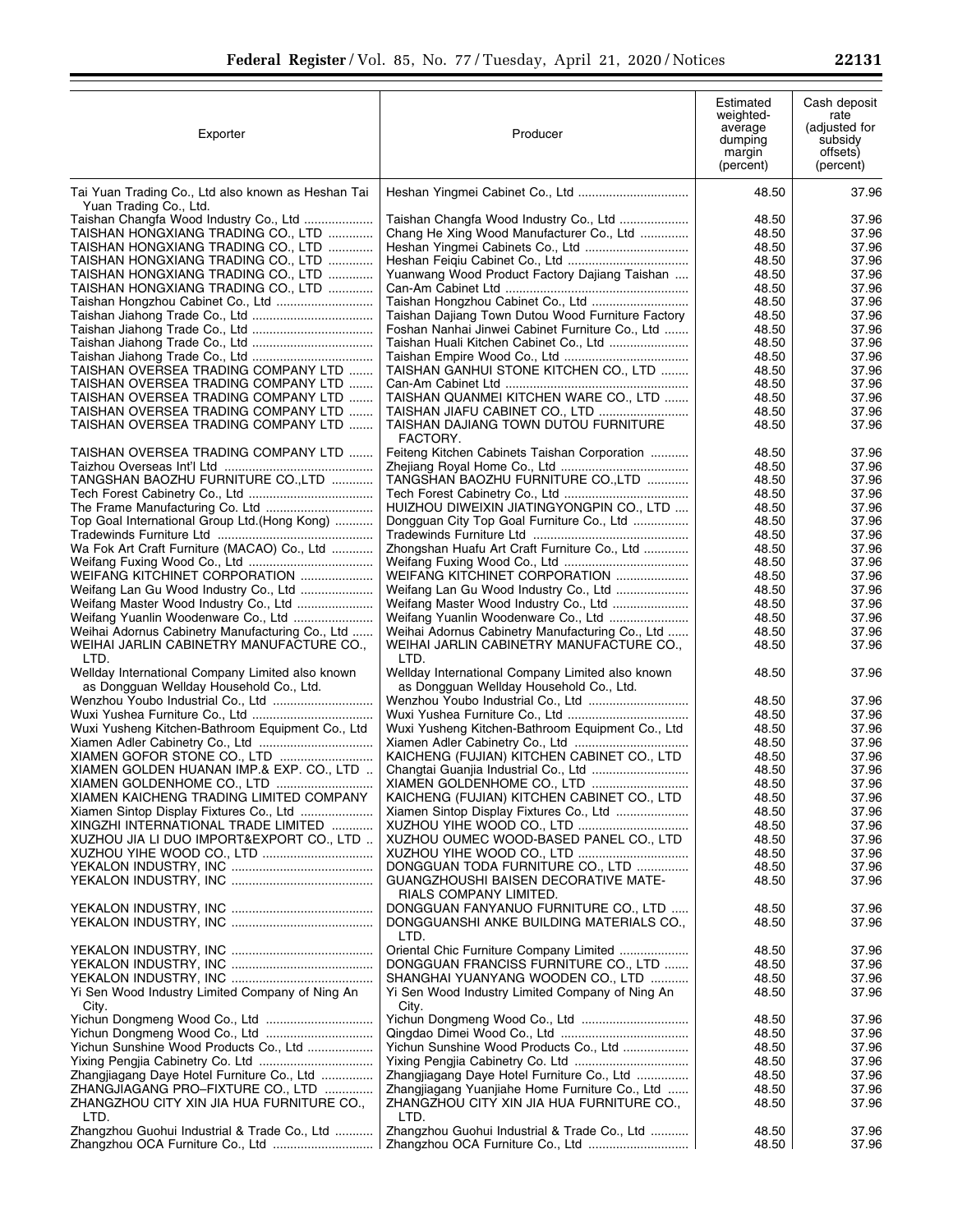| Exporter                                                                                      | Producer                                                    | Estimated<br>weighted-<br>average<br>dumping<br>margin<br>(percent) | Cash deposit<br>rate<br>(adjusted for<br>subsidy<br>offsets)<br>(percent) |
|-----------------------------------------------------------------------------------------------|-------------------------------------------------------------|---------------------------------------------------------------------|---------------------------------------------------------------------------|
| Zhaoging Centech Decorative Material Company Ltd                                              | Zhaoging Centech Decorative Material Company Ltd            | 48.50                                                               | 37.96                                                                     |
|                                                                                               |                                                             | 48.50                                                               | 37.96                                                                     |
| Zhong Shan Shi Yicheng Furniture & Craftwork Co.,<br>Ltd.                                     | Zhong Shan Shi Yicheng Furniture & Craftwork Co.,<br>Ltd.   | 48.50                                                               | 37.96                                                                     |
| Zhong Shan Yue Qin Imp. & Exp. Co., Ltd                                                       |                                                             | 48.50                                                               | 37.96                                                                     |
| Zhongshan City Shenwan Meiting Furniture Factory                                              | Zhongshan City Shenwan Meiting Furniture Factory            | 48.50                                                               | 37.96                                                                     |
| Zhongshan Fookyik Furniture Co., Ltd                                                          |                                                             | 48.50                                                               | 37.96                                                                     |
| ZHONGSHAN GAINWELL FURNITURE CO., LTD                                                         | ZHONGSHAN GAINWELL FURNITURE CO., LTD                       | 48.50                                                               | 37.96                                                                     |
| Zhongshan Guanda Furniture Manufacturing Co., Ltd<br>also known as Guanda Furniture Co., Ltd. | Zhongshan Guanda Furniture Manufacturing Co., Ltd           | 48.50                                                               | 37.96                                                                     |
| ZHONGSHAN HENGFU FURNITURE COMPANY<br>LIMITED.                                                | ZHONGSHAN HENGFU FURNITURE COMPANY<br>LIMITED.              | 48.50                                                               | 37.96                                                                     |
| Zhongshan King's Group Furniture (ENTERPRISES)<br>Co., Ltd.                                   | Zhongshan King's Group Furniture (ENTERPRISES)<br>Co., Ltd. | 48.50                                                               | 37.96                                                                     |
|                                                                                               |                                                             | 48.50                                                               | 37.96                                                                     |
|                                                                                               |                                                             | 48.50                                                               | 37.96                                                                     |
|                                                                                               |                                                             | 48.50                                                               | 37.96                                                                     |
| Zhuhai Seagull Kitchen and Bath Products Co., Ltd                                             | Zhuhai Seagull Kitchen and Bath Products Co., Ltd           | 48.50                                                               | 37.96                                                                     |
| ZIEL INTERNATIONAL CO., LIMITED                                                               | DONGGUAN FANG CHENG FURNITURE LTD                           | 48.50                                                               | 37.96                                                                     |
| ZIEL INTERNATIONAL CO., LIMITED                                                               | ZhongShan PRO-YEARN Crafts Product Co., Ltd                 | 48.50                                                               | 37.96                                                                     |
| ZIEL INTERNATIONAL CO., LIMITED                                                               | FUJIAN NEWMARK INDUSTRIAL CO., LTD                          | 48.50                                                               | 37.96                                                                     |
| ZIEL INTERNATIONAL CO., LIMITED                                                               | Fuzhou Zhonghe Houseware CO., LTD                           | 48.50                                                               | 37.96                                                                     |
| ZIEL INTERNATIONAL CO., LIMITED                                                               | MING LIANG FURNITURE PRODUCT CO., LTD                       | 48.50                                                               | 37.96                                                                     |
| ZIEL INTERNATIONAL CO., LIMITED                                                               | XIANJU JUNYANG HOUSEHOLD PRODUCTS CO.,<br>I TD.             | 48.50                                                               | 37.96                                                                     |
| ZIEL INTERNATIONAL CO., LIMITED                                                               | DongGuan HeTai Homewares CO., LTD                           | 48.50                                                               | 37.96                                                                     |
| ZIEL INTERNATIONAL CO., LIMITED                                                               | CHENG TONG HARDWARE RPODUCT LTD                             | 48.50                                                               | 37.96                                                                     |
| ZIEL INTERNATIONAL CO., LIMITED                                                               | Nantong Jon Ergonomic office Co., Ltd                       | 48.50<br>262.18                                                     | 37.96<br>251.64                                                           |
|                                                                                               |                                                             |                                                                     |                                                                           |

# **Provisional Measures**

Section 733(d) of the Act states that instructions issued pursuant to an affirmative preliminary determination may not remain in effect for more than four months, except where exporters representing a significant proportion of exports of the subject merchandise request Commerce extended the fourmonth period to no more than sixmonths. At the request of exporters that account for a significant proportion of wooden cabinets and vanities from China, Commerce extended the fourmonth period to six-months.5 In the underlying investigation, Commerce published the preliminary determination on October 9, 2019. Therefore, the extended period, beginning on the date of publication of the *Preliminary Determination,* ended on April 5, 2020. Furthermore, section 737(b) of the Act states that definitive duties are to begin on the date of publication of the ITC's final injury determination.

Therefore, in accordance with section 733(d) of the Act and our practice, we will instruct CBP to terminate the suspension of liquidation and to liquidate, without regard to

5*See Preliminary Determination.* 

antidumping duties, unliquidated entries of wooden cabinets and vanities from China entered, or withdrawn from warehouse, for consumption after April 5, 2020, the date on which the provisional measures expired, until and through the day preceding the date of publication of the ITC's final injury determination in the **Federal Register.**  Suspension of liquidation will resume on the date of publication of the ITC's final determination in the **Federal Register.** 

### **Notifications to Interested Parties**

This notice constitutes the antidumping duty order with respect to wooden cabinets and vanities from China pursuant to section 736(a) of the Act. Interested parties can find a list of antidumping duty orders currently in effect at *[http://enforcement.trade.gov/](http://enforcement.trade.gov/stats/iastats1.html) [stats/iastats1.html.](http://enforcement.trade.gov/stats/iastats1.html)* 

This order is published in accordance with sections  $735(c)(2)$  and  $736(a)$  of the Act, and 19 CFR 351.211(b).

Dated: April 16, 2020.

#### **Jeffrey I. Kessler,**

*Assistant Secretary for Enforcement and Compliance.* 

# **Appendix**

#### **Scope of the Order**

The merchandise subject to this order consists of wooden cabinets and vanities that are for permanent installation (including floor mounted, wall mounted, ceiling hung or by attachment of plumbing), and wooden components thereof. Wooden cabinets and vanities and wooden components are made substantially of wood products, including solid wood and engineered wood products (including those made from wood particles, fibers, or other wooden materials such as plywood, strand board, block board, particle board, or fiberboard), or bamboo. Wooden cabinets and vanities consist of a cabinet box (which typically includes a top, bottom, sides, back, base blockers, ends/end panels, stretcher rails, toe kicks, and/or shelves) and may or may not include a frame, door, drawers and/or shelves. Subject merchandise includes wooden cabinets and vanities with or without wood veneers, wood, paper or other overlays, or laminates, with or without non-wood components or trim such as metal, marble, glass, plastic, or other resins, whether or not surface finished or unfinished, and whether or not completed.

Wooden cabinets and vanities are covered by this order whether or not they are imported attached to, or in conjunction with, faucets, metal plumbing, sinks and/or sink